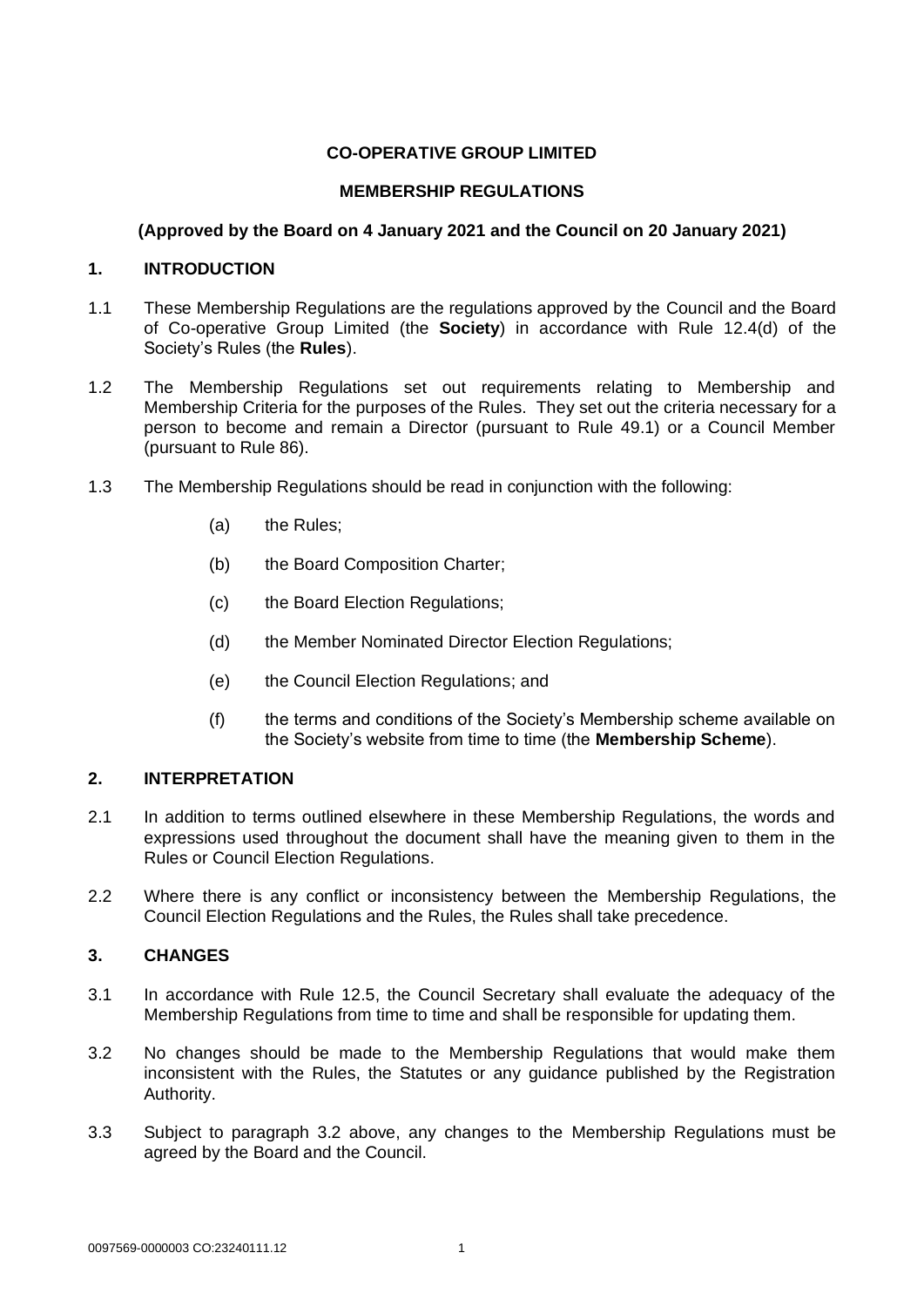# **4. INDEPENDENT NON-EXECUTIVE DIRECTORS AND EXECUTIVE DIRECTORS – MEMBERSHIP CRITERIA**

- 4.1 In accordance with Rule 49.3, a person who is appointed as an Independent Non-Executive Director or an Executive Director (including where the appointment is to fill a vacancy under Rule 50.2) may act as such before becoming a Member but it shall be deemed a condition of his / her appointment that he / she becomes a Member within two months of his / her appointment. If he / she does not comply with this requirement then he / she shall no longer be a Director and shall not be eligible for re-appointment as a Director until he / she has become a Member.
- 4.2 Subject to paragraph 4.1 above, once appointed to the Board and at each election or re-election of an Independent Non-Executive Director or Executive Director, he / she must meet the trading requirements set out in the Appendix as at the date that he or she is recommended by the Nominations Committee to stand for election or re-election. The Nominations Committee may modify the application of this paragraph in circumstances where a Director has been recently appointed to the Board, provided that the Director commits to meet the trading requirements within the first year of their appointment.
- 4.3 Failure to satisfy the requirements specified in paragraph 4.2 above shall result in the Director ceasing to hold office under Rule 56(g) if, in the opinion of the Nominations Committee , the Director has ceased to fulfil such Membership Criteria. The Nominations Committee will assess each Director's compliance with the Membership Criteria on an annual basis under Rule 49.2.

#### **5. MEMBER NOMINATED DIRECTORS – MEMBERSHIP CRITERIA**

- 5.1 Member Nominated Directors are elected to the Board by Members who are eligible to vote under the Rules. Rule 51.1 provides that Member Nominated Director elections shall be held annually in time to fill vacancies arising on retirement unless the Council and the Board agree otherwise.
- 5.2 In order to stand for election or re-election as a Member Nominated Director a candidate must ordinarily satisfy the following Membership Criteria:
	- (a) he / she must have been an Individual Member for at least three years immediately prior to the end of the preceding Financial Year; and
	- (b) he / she must meet the trading requirements set out in the Appendix as at the end of the preceding Financial Year,

provided that, a candidate who does not satisfy the requirements in (a) or (b) above may (in exceptional circumstances) be considered if he or she demonstrates (to the satisfaction of the President of the Council and the Group Chair):

- (1) that he or she has good reason not to satisfy the requirements in (a) or (b) above; and
- (2) a strong commitment to Values and Principles.
- 5.3 Once elected to the Board, Member Nominated Directors must continue to satisfy the trading requirements set out in the Appendix as at the end of each Financial Year.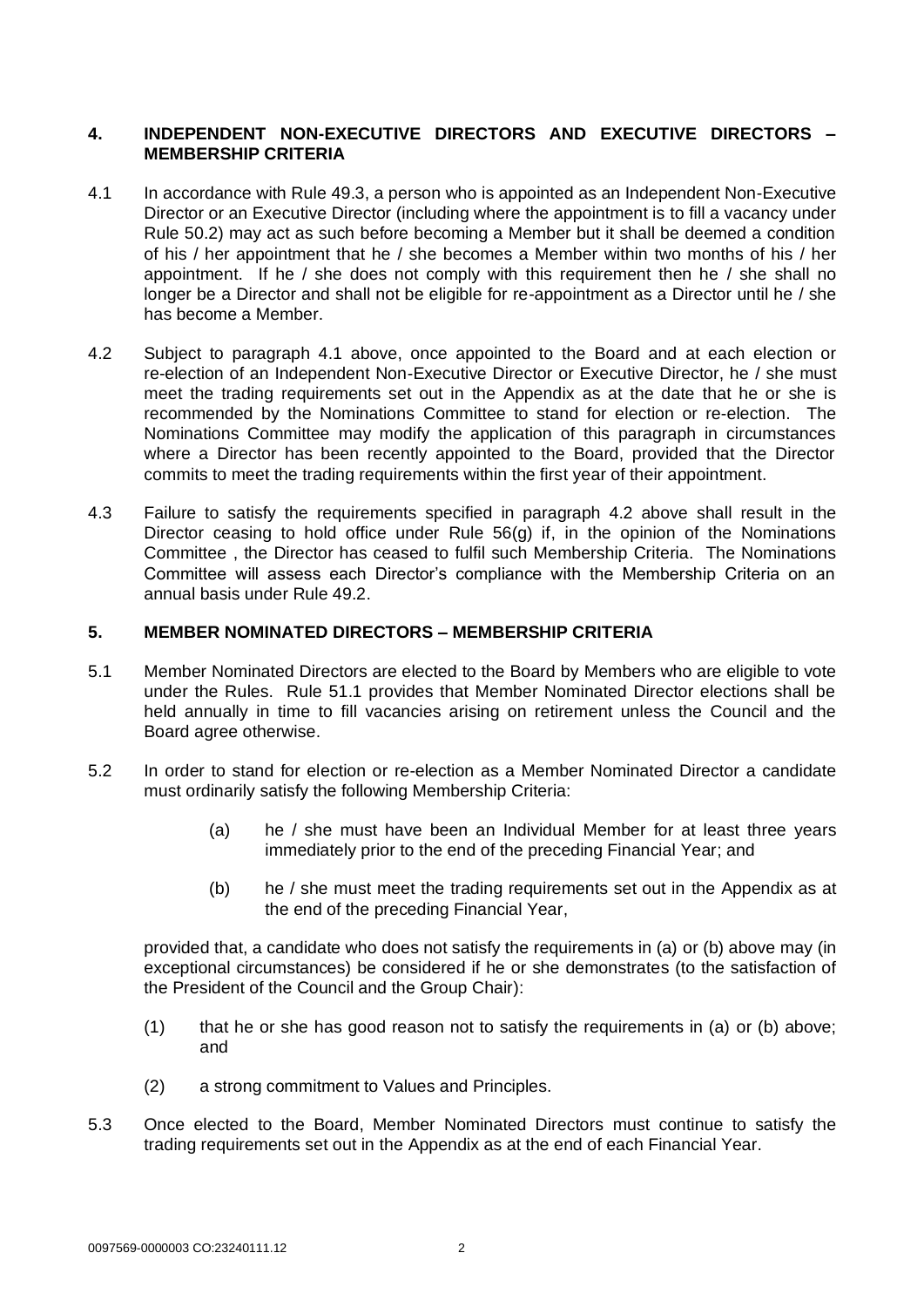5.4 Failure to satisfy the requirement specified in paragraph 5.3 above shall result in the Director ceasing to hold office under Rule 56(g) if in the opinion of the Nominations Committee the Director has ceased to fulfil such Membership Criteria. The Nominations Committee will assess each Director's compliance with the Membership Criteria on an annual basis under Rule 49.2.

### **6. COUNCIL MEMBERS – MEMBERSHIP CRITERIA**

6.1 Council Members are appointed or elected to the Council in accordance with the Rules and the Council Election Regulations. Rule 87.1 provides that Council elections will take place on an annual basis unless the Council agrees otherwise.

### *Geographic Representatives and Manx Representatives*

- 6.2 In order to stand for election to the Council as a Geographic Representative or a Manx Representative a candidate must satisfy the following Membership Criteria:
	- (a) he / she must have been an Individual Member for at least three years immediately prior to the end of the preceding Financial Year; and
	- (b) he / she must meet the trading requirements set out in the Appendix as at the end of the preceding Financial Year.
- 6.3 Once elected to the Council, Geographic Representatives and Manx Representatives must continue to satisfy the trading requirements set out in the Appendix as at the end of each Financial Year.
- 6.4 Failure to satisfy the commitment specified in paragraph 6.3 above shall result in a Geographic Representative or the Manx Representative ceasing to hold office under Rule 89(f) if, in the opinion of the Council, the Geographic Representative or the Manx Representative has ceased to fulfil such Membership Criteria. The Council Secretary will assess the compliance of Geographic Representatives and the Manx Representative with the Membership Criteria on an annual basis.

#### *ISM Representatives*

6.5 Independent Society Member representatives on the Council (**ISM Representatives**) are deemed to meet the Membership Criteria if they satisfy the relevant Council eligibility requirements in the Council Election Regulations.

#### *CYMG Representatives*

- 6.6 In order to be appointed to the Council as a CYMG Representative a candidate must meet the trading requirements set out in the Appendix as at the end of the preceding Financial Year.
- 6.7 Once appointed to the Council, CYMG Representatives must continue to satisfy the trading requirements set out in the Appendix as at the end of each Financial Year.
- 6.8 Failure to satisfy the commitment specified in paragraph 6.7 above shall result in a CYMGRepresentative ceasing to hold office under Rule 89(f) if, in the opinion of the Council, the CYMG Representative has ceased to fulfil such Membership Criteria. The Council Secretary will assess the compliance of the CYMG Representative with the Membership Criteria on an annual basis.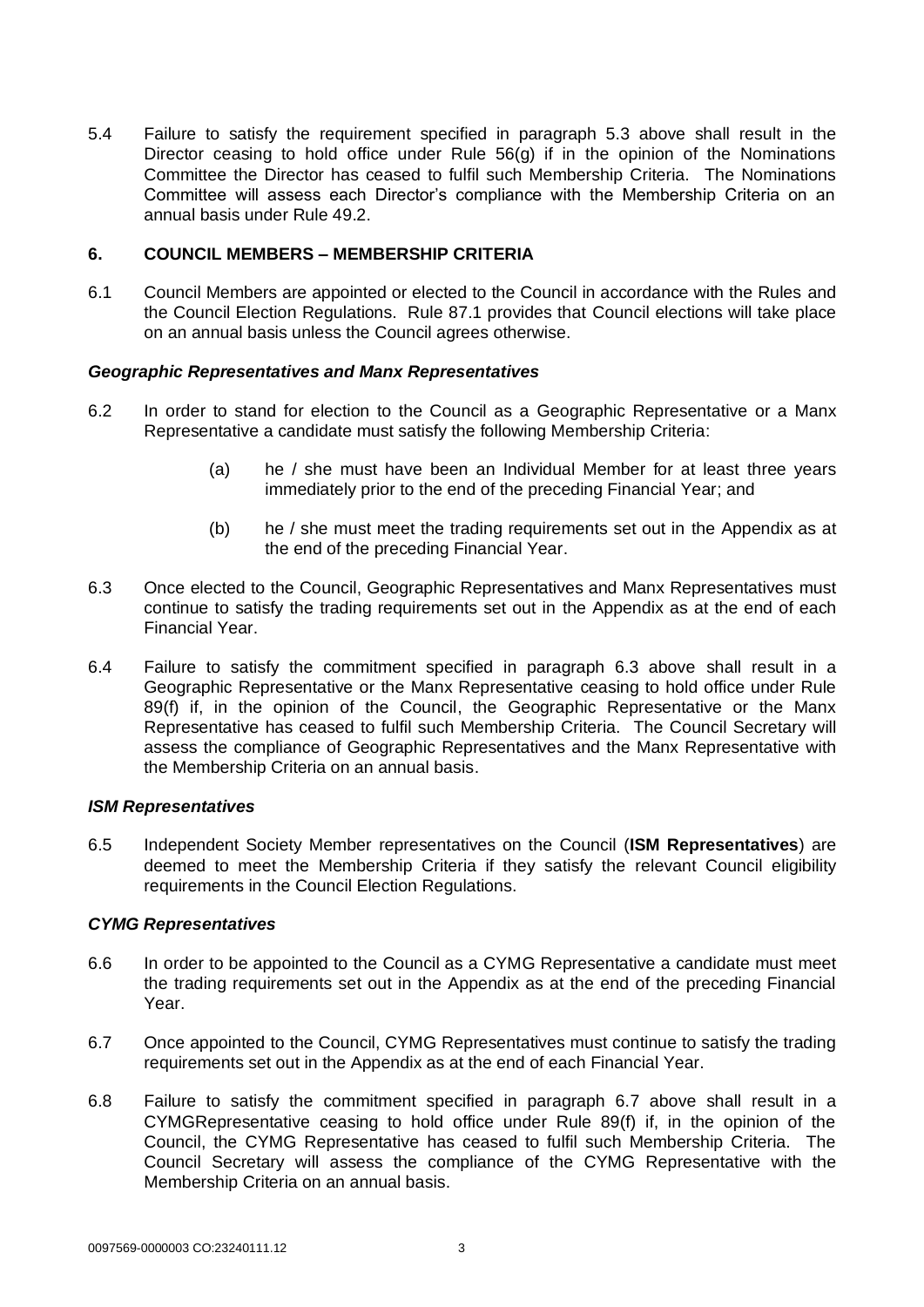## *Council Appointed Representatives*

- 6.9 In order to be appointed to the Council as a Council Appointed Representative a candidate must satisfy the following Membership Criteria:
	- (a) he / she must have been an Individual Member for at least one year immediately prior to the end of the preceding Financial Year
- 6.10 Council appointed representatives are not required to meet the trading requirements set out in the Appendix of these regulations standing for co-option
- 6.11 In the year in which they are co-opted to Council (year 1), Council Appointed Representatives must earn points at a pro rata level equivalent to 500 points or more in the calendar year (ie. 250 points or more if appointed from 1 July onwards)
- 6.12 In the year following co-option to Council, (year 2) Council Appointed Representatives are required to meet the trading requirements outlined in these regulations for geographic representatives
- 6.13 Failure to satisfy the commitment specified in paragraph 6.11 above shall result in a Council Appointed Representative ceasing to hold office under Rule 89(f) if, in the opinion of the Council, the Council Appointed Representative has ceased to fulfil such Membership Criteria. The Council Secretary will assess the compliance of Council Appointed Representatives with the Membership Criteria on an annual basis.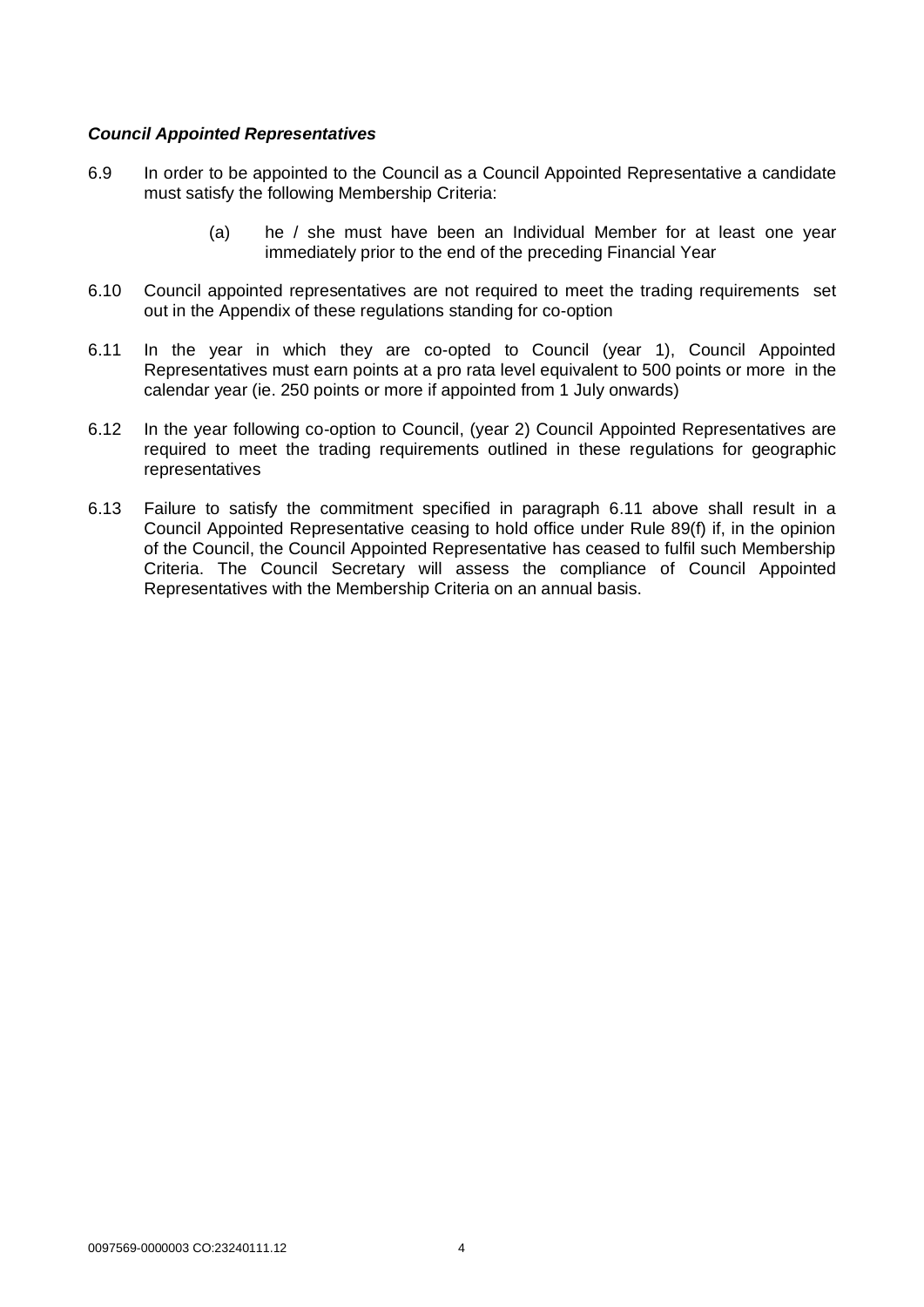# **APPENDIX**

# **TRADING REQUIREMENTS FOR DIRECTORS AND RELEVANT COUNCIL MEMBERS**

For the purposes of this Appendix, "relevant Council Members" are all Council Members other than ISM Representatives.

- 1. Trading requirements for Directors and relevant Council Members are based on membership points earned through the Membership Scheme, as amended from time to time. The latest version of the terms and conditions of the Membership Scheme is available online at [www.co-operative.coop/membership.](http://www.co-operative.coop/membership)
- 2. A Director will be deemed to meet the trading requirements for the purposes of these Membership Regulations if he or she is shown in the records of the Group to have recorded spend equivalent to at least 1,000 membership points over the immediately preceding Financial Year in one or more of the following businesses:
	- (a) The Co-operative Food;
	- (b) E-Store**\***;
	- (c) The Co-operative Insurance;
	- (d) The Co-operative Funeralcare;
	- (e) The Co-operative Legal Services.
	- (f)
- 3. A relevant Council Member will be deemed to meet the trading requirements for the purposes of these Membership Regulations if he or she is shown in the records of the Group to have recorded spend equivalent to at least 500 membership points over the immediately preceding 12 months or Financial Year (as appropriate) in one or more of the following businesses:
	- (a) The Co-operative Food;
	- (b) E-Store \*;
	- (c) The Co-operative Insurance;
	- (d) The Co-operative Funeralcare;
	- (e) The Co-operative Legal Services.
- 4. In order to ensure expenditure is registered against his or her membership number in the records of the Society, a Director or relevant Council Member must swipe his or her Membership Card or provide his or her membership details when making purchases from the relevant businesses. Where a Director or relevant Council Member obtains a temporary card and subsequently becomes an Individual Member in accordance with the terms and conditions of that card (as amended from time to time) to ensure expenditure during the period, from the issue of the temporary card until registration as an Individual Member, is registered against his or her membership number in the records of the Society, the temporary card must be swiped or scanned, or the temporary card holder must provide